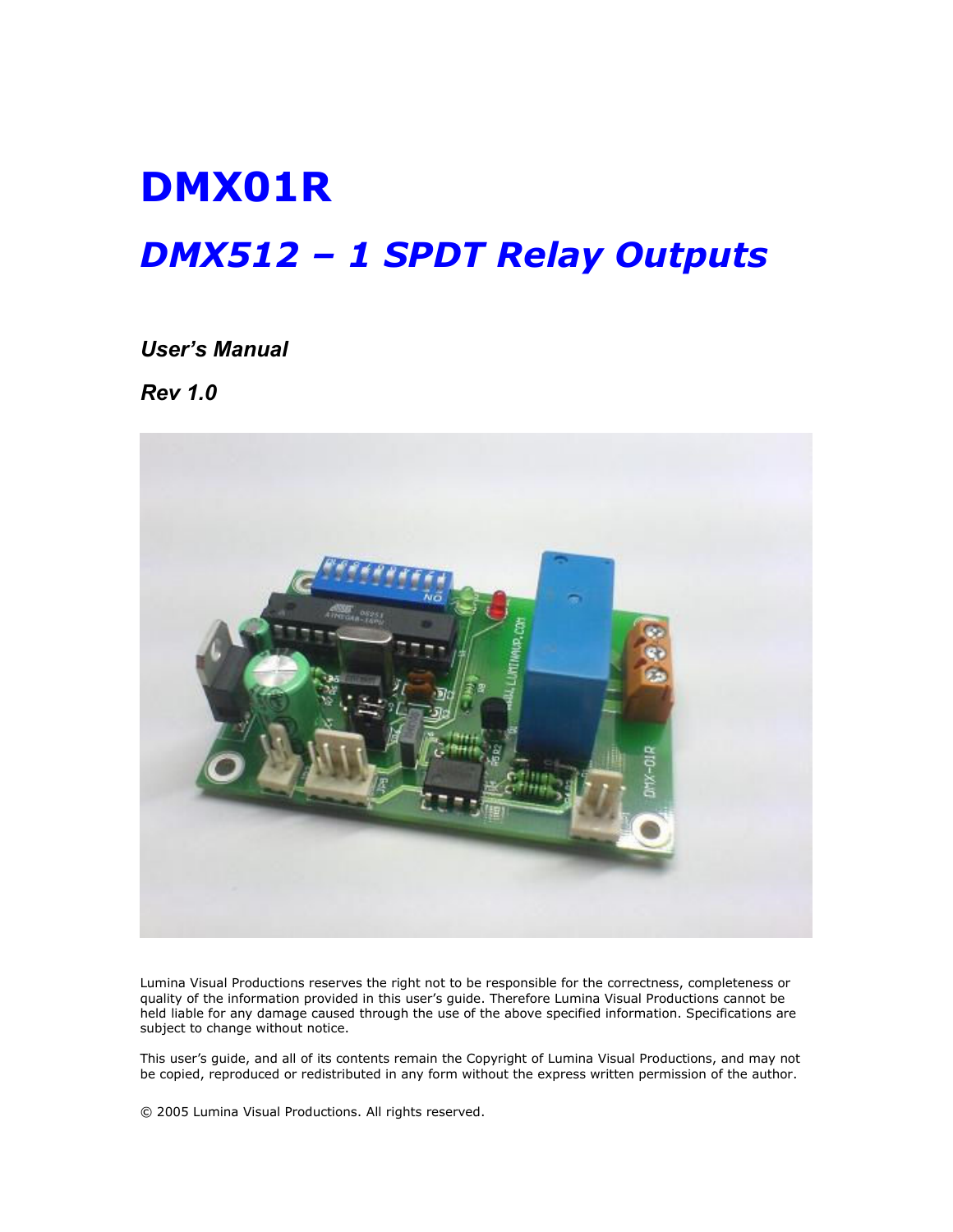## APPLICATION

The DMX01R provides a compact and simple means for the conversion of a DMX512 stream into 1 discrete switched relay output. The DMX01R provides for two modes of operation:

- 1. Fail-safe mode: If loss of DMX512 is detected, all outputs will fail to their 'off state', until DMX512 is restored.
- 2. Fail-hold mode: If loss of DMX512 is detected, all outputs will hold their previous state.

If being used as part of a laser show setup, it may be desirable to use the DMX01r in Fail-safe mode. The detection window for loss of DMX512 is approximately 150ms. This was set at 150ms to allow for a wider variety of DMX512 controllers to be used. If your application requires a shorter detection window, we can re-flash the microprocessor to provide for this.

The DMX01r ships to recognise a start code of '0' as being valid. If you wish to use this device with a start code of something other than '0', please advise us as we can also re-flash the microprocessor to provide for this.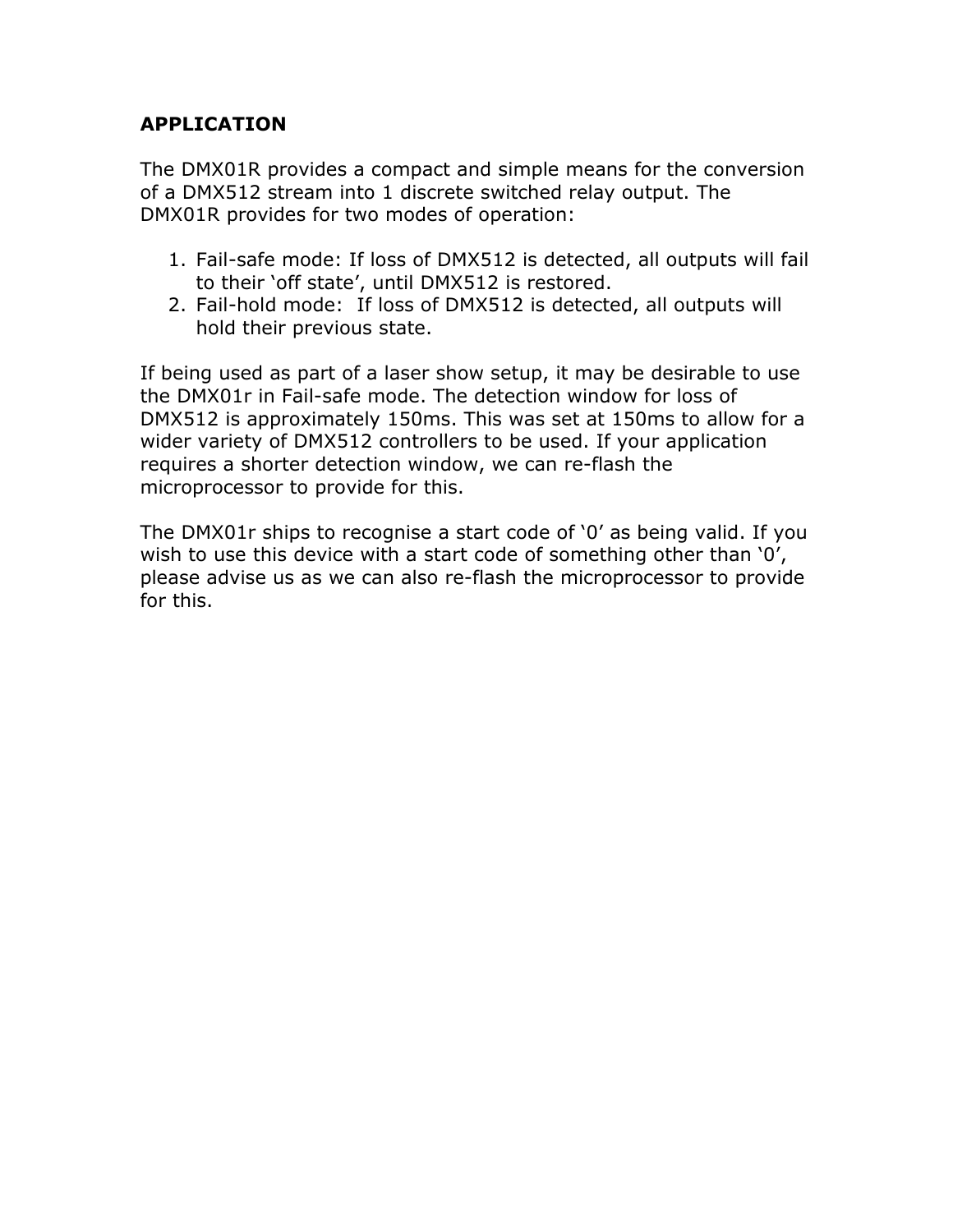## **CONNECTIONS**

The DMX01R has 4 headers for interfacing to your equipment. These are as follows:





Pin 1 is designated by a square pad on the underside of the PCB.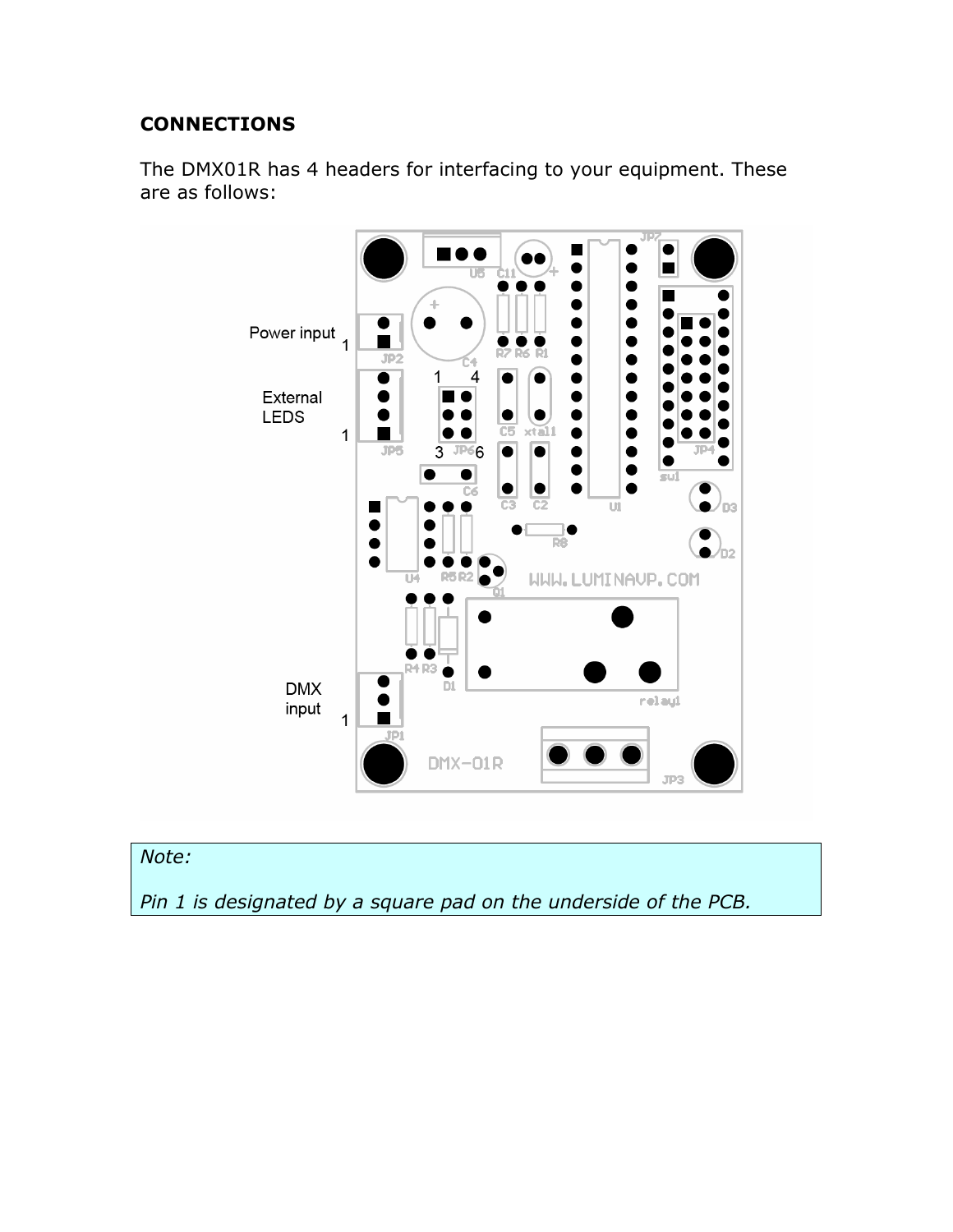## Power Input

The DMX01R requires a dc supply of +12v:. It's current draw is less than 100ma when fully driven. The power is connected as follows:

Pin 1: Ground Pin  $2: +ve$ 

## DMX512 In

The DMX01R receives DMX512 via this header. It is wired as follows:

Pin  $1:$  Hot (Signal  $+ve$ ) Pin 2: Cold (Signal -ve) Pin 3: Ground

## Relay Outputs

The DMX01R has one 3 way screw type terminal block connectors to interface to your equipment. These are directly connected to the dry contacts of the respective relays.

Pin 1: Normally Open (NO) Pin 2: Common (C) Pin 3: Normally Closed (NC)

#### Note:

Whilst the relays used in the DMX01R can switch in excess of 10A @ 240VAC, you must be certain that in using the DMX01R to switch mains voltages you are complying with the relevant local laws and regulations in your region.

## External LEDs

For applications where you require the status LEDS to be mounted away from the DMX01R PCB, can wire these to this jumper.

Pin 1: "Status OK" LED Anode Pin 2: "Status OK" LED Cathode Pin 3: "Valid DMX" LED Anode Pin 4: "Valid DMX" LED Cathode

## INDICATORS